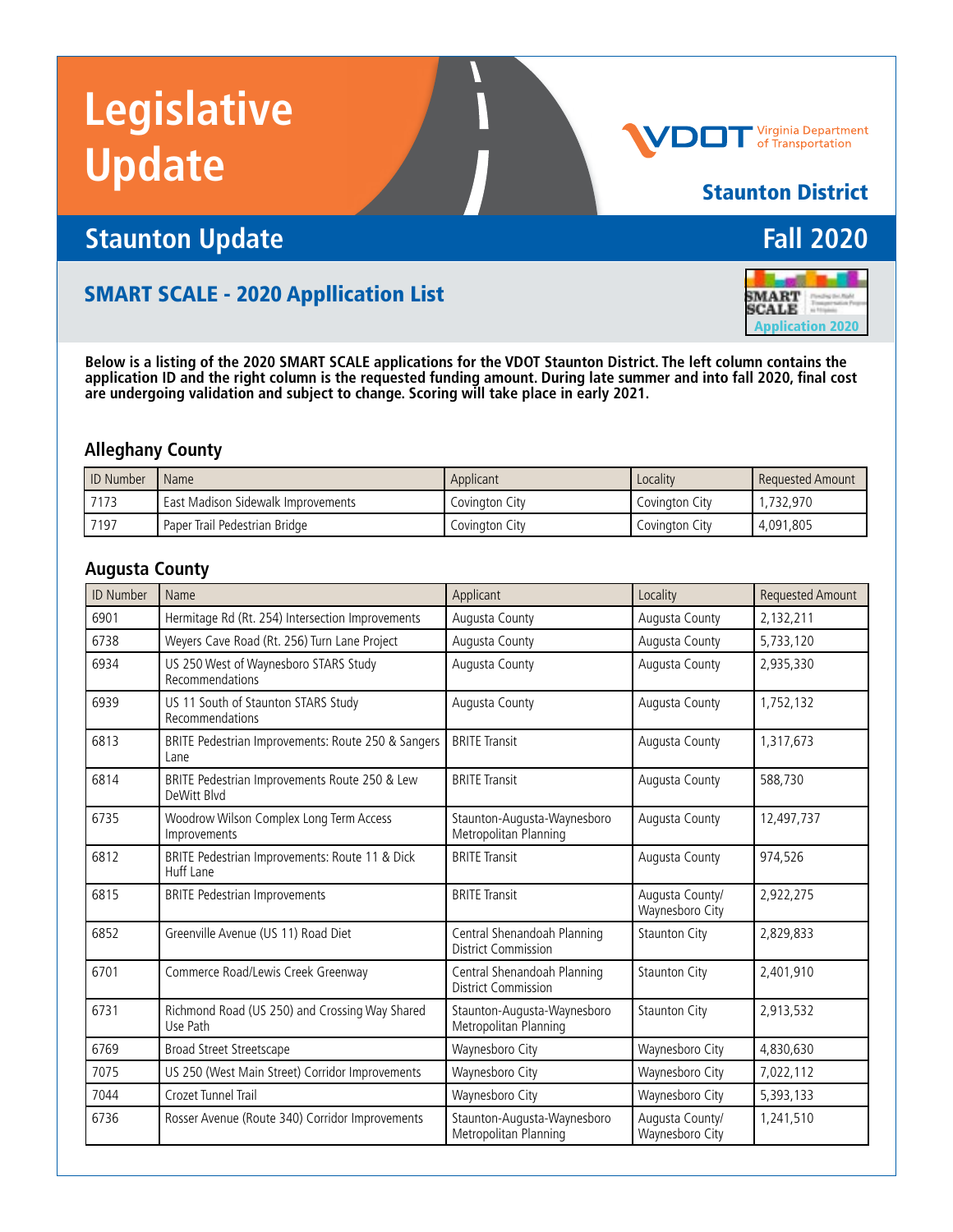# **Legislative Update**

## **Staunton Update Fall 2020**

### SMART SCALE - 2020 Appllication List

**Frederick County**

| <b>ID Number</b> | Name                                                           | Applicant                                         | Locality         | <b>Requested Amount</b> |
|------------------|----------------------------------------------------------------|---------------------------------------------------|------------------|-------------------------|
| 6963             | Route 11 - Shawnee Improvement                                 | Frederick County                                  | Frederick County | \$3,028,809             |
| 6962             | Exit 317 NB Ramp Realignment to Redbud Rd Loca-<br>tion        | Frederick County                                  | Frederick County | \$3,969,550             |
| 7131             | Route 7 STARS Access Management Projects                       | Northern Shenandoah Valley<br>Regional Commission | Frederick County | \$1,181,879             |
| 6871             | Route 11/Old Charles Town Roundabout                           | Win-Fred Metropolitan Planning<br>Organization    | Frederick County | \$4,452,154             |
| 6865             | Exit 317 Interchange Improvement Project                       | Win-Fred Metropolitan Planning<br>Organization    | Frederick County | \$24,448,629            |
| 7160             | Pleasant Valley Road - Featherbed Lane Roadway<br>Improvements | Winchester City                                   | Winchester City  | 5,051,000               |
| 7165             | Pleasant Valley Road Access Management near Spring<br>Street   | Winchester City                                   | Winchester City  | 80.745                  |
| 7166             | Pleasant Valley Road Access Management at Parkview             | Winchester City                                   | Winchester City  | 533,085                 |

#### **Rockbridge County**

| <b>ID</b> Number | Name                                 | Applicant        | Locality         | Requested Amount |
|------------------|--------------------------------------|------------------|------------------|------------------|
| 7113             | Rt 60/Rt 501 Pedestrian Improvements | Buena Vista City | Buena Vista City | 666.197          |

#### **Rockingham County**

| <b>ID Number</b> | Name                                               | Applicant                                                 | Locality          | <b>Requested Amount</b> |
|------------------|----------------------------------------------------|-----------------------------------------------------------|-------------------|-------------------------|
| 7098             | N. Main Street Sidewalk                            | Central Shenandoah Planning<br><b>District Commission</b> | Harrisonburg City | 1,822,870               |
| 6845             | Pear St/Erickson Ave Modified RCUT                 | Harrisonburg City                                         | Harrisonburg City | 2,095,075               |
| 6831             | Port Republic Road Turn Lane and Sidewalk          | Harrisonburg City                                         | Harrisonburg City | 2,003,148               |
| 7141             | S. Main and I-81 Exit 243 Interchange Improvements | Harrisonburg City                                         | Harrisonburg City | 3,858,683               |
| 7139             | S. Main Street Safety Improvements                 | Harrisonburg City                                         | Harrisonburg City | 1,853,265               |
| 7099             | Port Republic Rd Corridor Improvements             | Harrisonburg-Rockingham<br>Metropolitan Planning          | Harrisonburg City | 2,795,166               |
| 7097             | <b>Bluestone Trail Extension</b>                   | Harrisonburg-Rockingham<br>Metropolitan Planning          | Harrisonburg City | 6,320,038               |
| 6703             | Mount Crawford Park and Ride Lot Improvements      | Harrisonburg-Rockingham<br>Metropolitan Planning          | Rockingham County | 2,027,309               |
| 7125             | Smithland Road (Route 720) Widening                | Rockingham County                                         | Rockingham County | 2,505,399               |



Staunton District

## Virginia Department<br>of Transportation